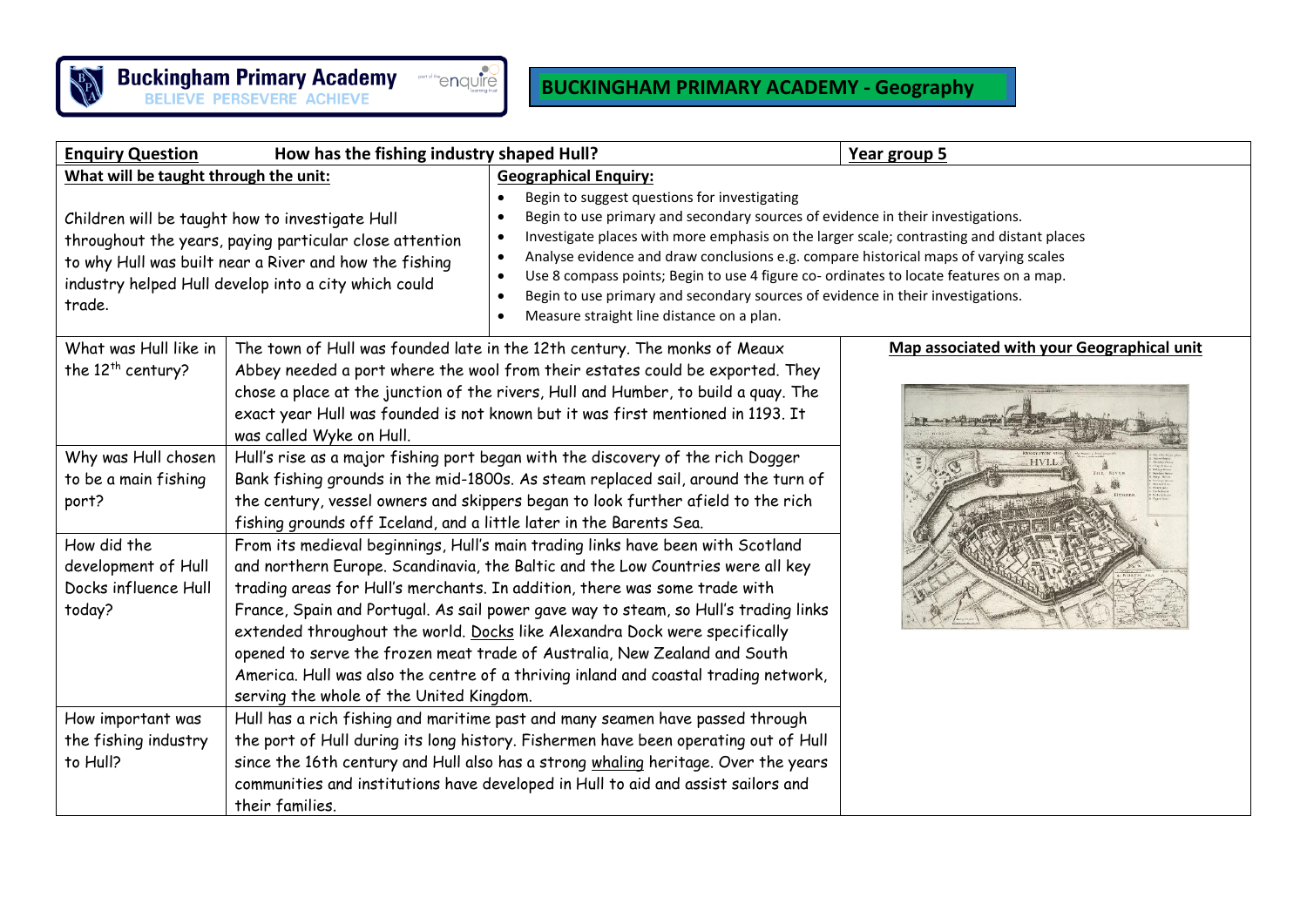| Can you create a<br>print using Haukasi<br>or Gyottaku as<br>inspiration?       | As was the custom of the time, Hokusai changed his name many times during his<br>life.  In 1811 he created the Hokusai Manga, a series of thousands of cartoons<br>carved on woodblocks. The art form helped to influence the modern Japanese<br>manga comics.<br>Katsushika Hokusai also influenced the Art Nouveau and Impressionist art<br>movements of the 19th century. Several famous artists collected his work,<br>including Manet, Degas and Vincent van Gogh.                                                                                                                                                                                                                                                                                    |  |
|---------------------------------------------------------------------------------|------------------------------------------------------------------------------------------------------------------------------------------------------------------------------------------------------------------------------------------------------------------------------------------------------------------------------------------------------------------------------------------------------------------------------------------------------------------------------------------------------------------------------------------------------------------------------------------------------------------------------------------------------------------------------------------------------------------------------------------------------------|--|
| How would you<br>survive as a<br>fisherman?                                     | Fishermen/women/Skippers are part of a fishing vessel's crew, travelling out to<br>sea in order to catch fish. Their working environment is tough and potentially<br>dangerous.                                                                                                                                                                                                                                                                                                                                                                                                                                                                                                                                                                            |  |
|                                                                                 | Vessels range in size from single-handed boats to large factory ships crewed by<br>as many as 20 people. A typical boat has a crew of three to six hands.<br>Large modern vessels use advanced electronic systems to navigate, locate fish and<br>monitor the storage conditions of the catch. Modern equipment also reduces the<br>need to lift and shovel the fish.<br>Fishermen/women may also be expected to develop skills such as net making and<br>splicing rope. With experience they may also learn to use some of the electronic<br>equipment on board.<br>A ship's mate may have additional responsibilities, including reading charts and<br>navigating, radio communications, using more advanced equipment and deputising<br>for the skipper |  |
| Can you plan a<br>journey as a<br>fisherman to<br>another part of the<br>world? | Using a variety of map skills, you will need to plan where you will be fishing and<br>the best way to get there. Once you have planned your trip you will need to be<br>organised and gather all of the equipment needed for your boat, food supplies,<br>maps and emergency and medical equipment. Do you have all the correct<br>documents required from the country you are visiting? How will you transport all<br>of the fish back to Hull? Once you arrive back who will you sell your fish to?                                                                                                                                                                                                                                                      |  |